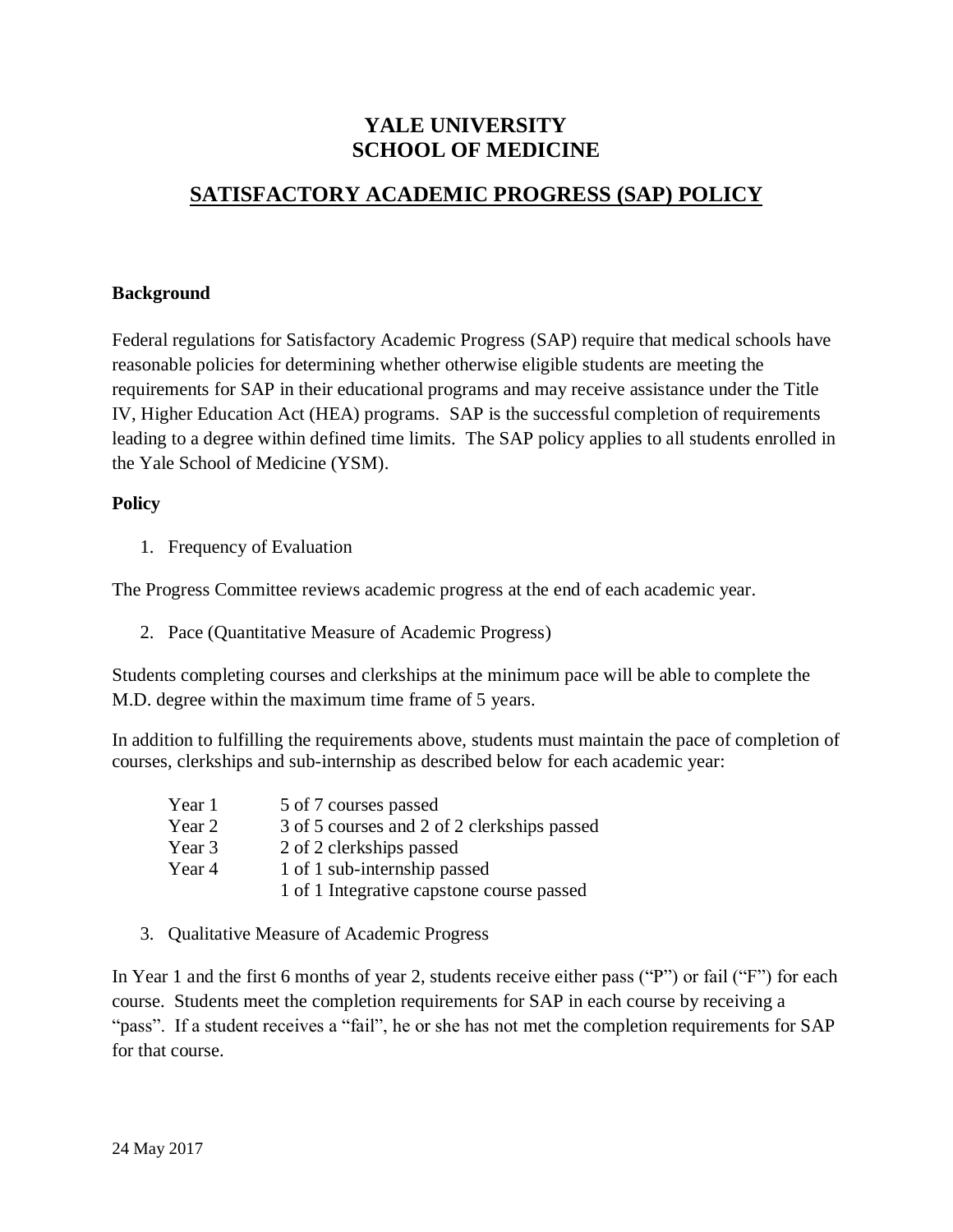In the second 6 months of Year 2, as well as in Years 3 and 4, students meet the SAP completion requirements in each clerkship or sub-internship by receiving a grade of "pass," "high pass" or "honors". Students who receive a "fail" for any clerkship do not meet the completion requirements for SAP. In the fourth year, students must receive a pass for the Capstone Course.

A student must complete all requirements for the Doctor of Medicine degree within five years after first enrollment in the program, not including any time for approved leave of absence but including time for extended study. Under extraordinary circumstances the Progress Committee may approve a sixth year.

If courses or clerkships are successfully repeated, they count as both attempted and completed for the pace calculation.

For a transfer student, YSM will grant credit for courses successfully completed at the student's school of origin. Such credits count as completed for the pace calculation.

4. Failure to Meet the Requirements for SAP

A student who fails to meet the requirements for SAP is ineligible for all financial aid beginning with the academic year immediately following the end of the academic year in which the requirements for SAP were not met. The student's academic advisor will notify the student if this occurs.

Eligibility for continued financial aid will be reestablished when the student meets all requirements for SAP. The student's academic advisor will notify the student and the YSM Financial Aid Office when he/she has met the requirements for SAP and the YSM Financial Aid office will notify the student that his/her eligibility for financial aid has been reestablished.

5. Appeal

A student can appeal the decision to deny financial aid as a result of failure to meet the requirements for SAP. A student must make an appeal, in writing, to the chair of the Progress Committee within seven days of receiving notice that he or she failed to meet the requirements for SAP. The appeal must include what has changed in the student's situation that will allow him or her to meet the requirements for SAP at the next evaluation.

In addition, the appeal must demonstrate that:

a) There were extenuating circumstances that caused the student to fail to meet the requirements for SAP.

and

b) There is a clear academic plan in place to meet the requirements of SAP. The student must develop this academic plan in consultation with his or her advisor.